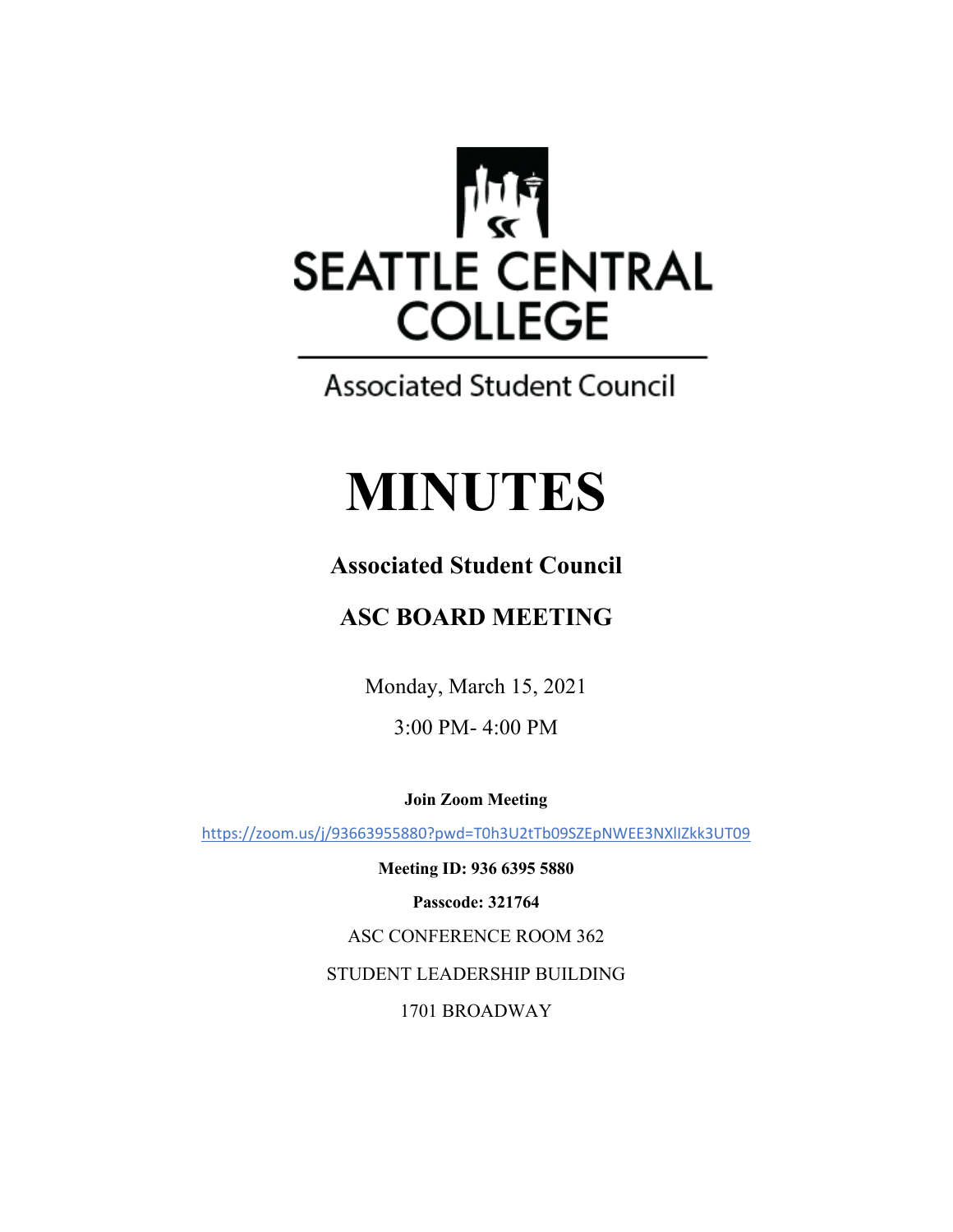### **Associated Student Council Members**

|                                    | <b>Executive of Communication.</b>       |
|------------------------------------|------------------------------------------|
|                                    | <b>.Executive of Finance</b>             |
|                                    | Executive of Issues & Concerns.          |
|                                    | <b>Executive of Legislative Affairs.</b> |
|                                    |                                          |
|                                    |                                          |
|                                    |                                          |
|                                    |                                          |
|                                    |                                          |
|                                    |                                          |
|                                    |                                          |
|                                    |                                          |
|                                    | Representative, Health Education Center  |
|                                    | Representative, Seattle Maritime.        |
| $\lambda$ driver Dennis Cay Dennes |                                          |

**Advisor: Dennis Coy Denman**

#### **QUESTIONS?**

Associated Student Council Staff – Seattle Central College

1701 Broadway Seattle, WA 98122.

#### (206)934-3890

asc-admin.central@seattlecolleges.edu

#### \**BARRIER FREE LOCATION – REASONABLE ACCOMODATIONS FOR PERSONS WITH DISABILITIES AVAILABLE UPON REQUEST\**

## **ASSOCIATED STUDENT COUNCIL BOARD MEETING MINUTES**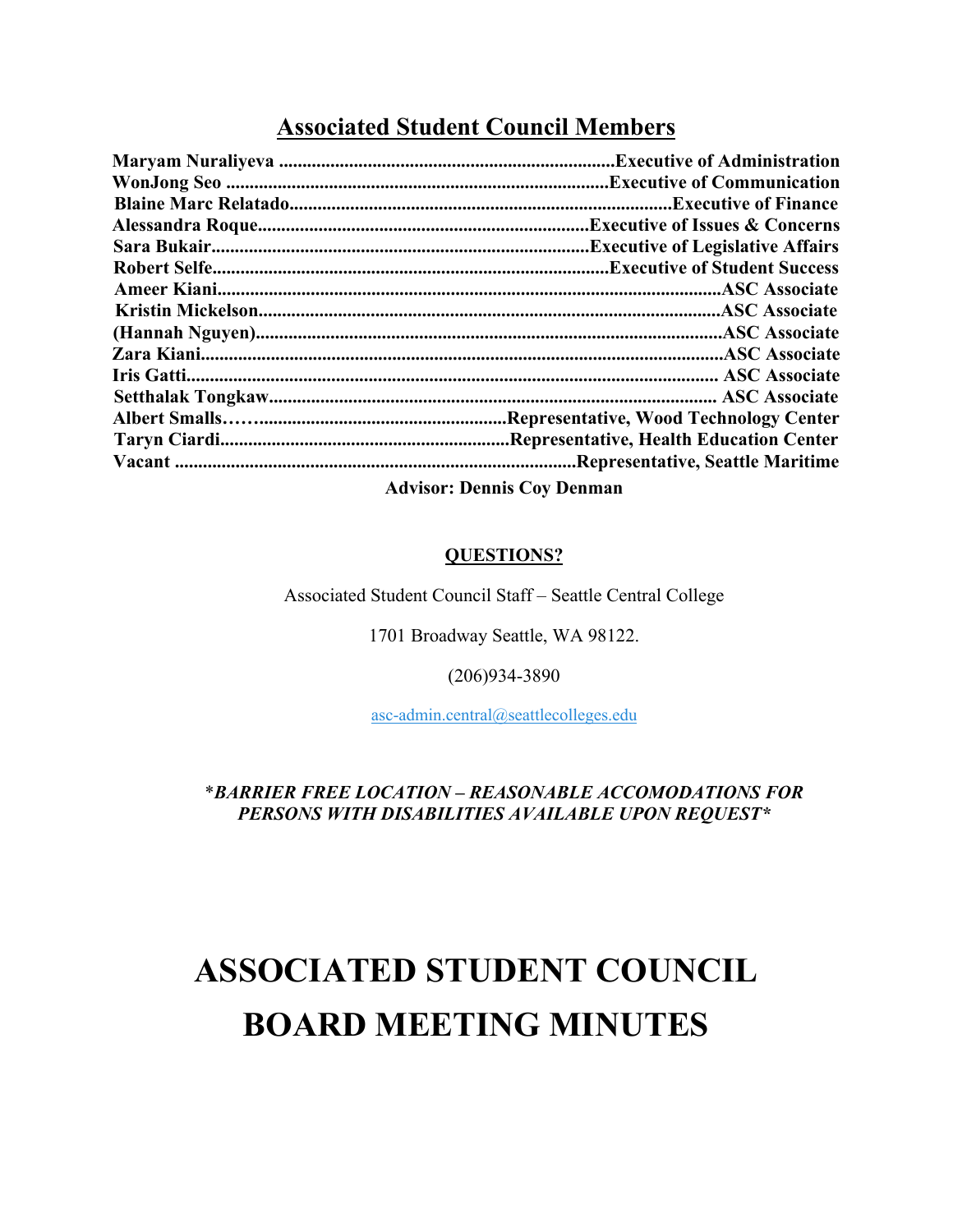#### **A. CALL TO ORDER** *1min*

Blaine calls to order at 3:05 PM.

#### **B. ROLL CALL** *1min*

Present: Maryam, Joe, Blaine, Alex, Sara, Robert, Amir, Kristin, Iris, Smile Albert, Taryn

Absent: Zara

#### **C. LAND USE ACKNOWLEDGEMENT** *1min*

*"I acknowledge the land on which we stand today as the traditional home of the Coast Salish people, the traditional home of all tribes and bands within the Duwamish, Suquamish, Tulalip and Muckleshoot nations. Without them, we would not have access to this gathering and to this dialogue. I ask that we take this opportunity to thank the original caretakers of this land who are still here."*

Blaine reads the land acknowledgment at 3:07 PM.

#### **D. APPROVAL OF MINUTES** *1min*

Alex made a motion to approve the minutes from March 8, 2021.

Maryam seconded.

Motion passes.

Minutes approved at 3:09 PM.

#### **E. PUBLIC COMMENT PERIOD** 5*min*

Kristin shared her experience at Seattle Central College with the Associated Student Council. She is glad that she is able to be a part of the student council and learn how college administration works. It has also helped her with her business management skills. Kristin also shares her experiences with how Covid affected her college experience.

#### **F. OLD BUSINESS** *10min*

Sara made a motion to move to new business.

Robert seconds.

Motion passes.

#### **G. NEW BUSINESS**

1. Dennis introduced Kelly Jean Hill for Nathan Ormsby's tenure committee and requested a ratification for the member. Nathan Ormsby is a web design professor.

Albert made a motion to ratify Kelly as Nathan Ormsby's tenure committee member.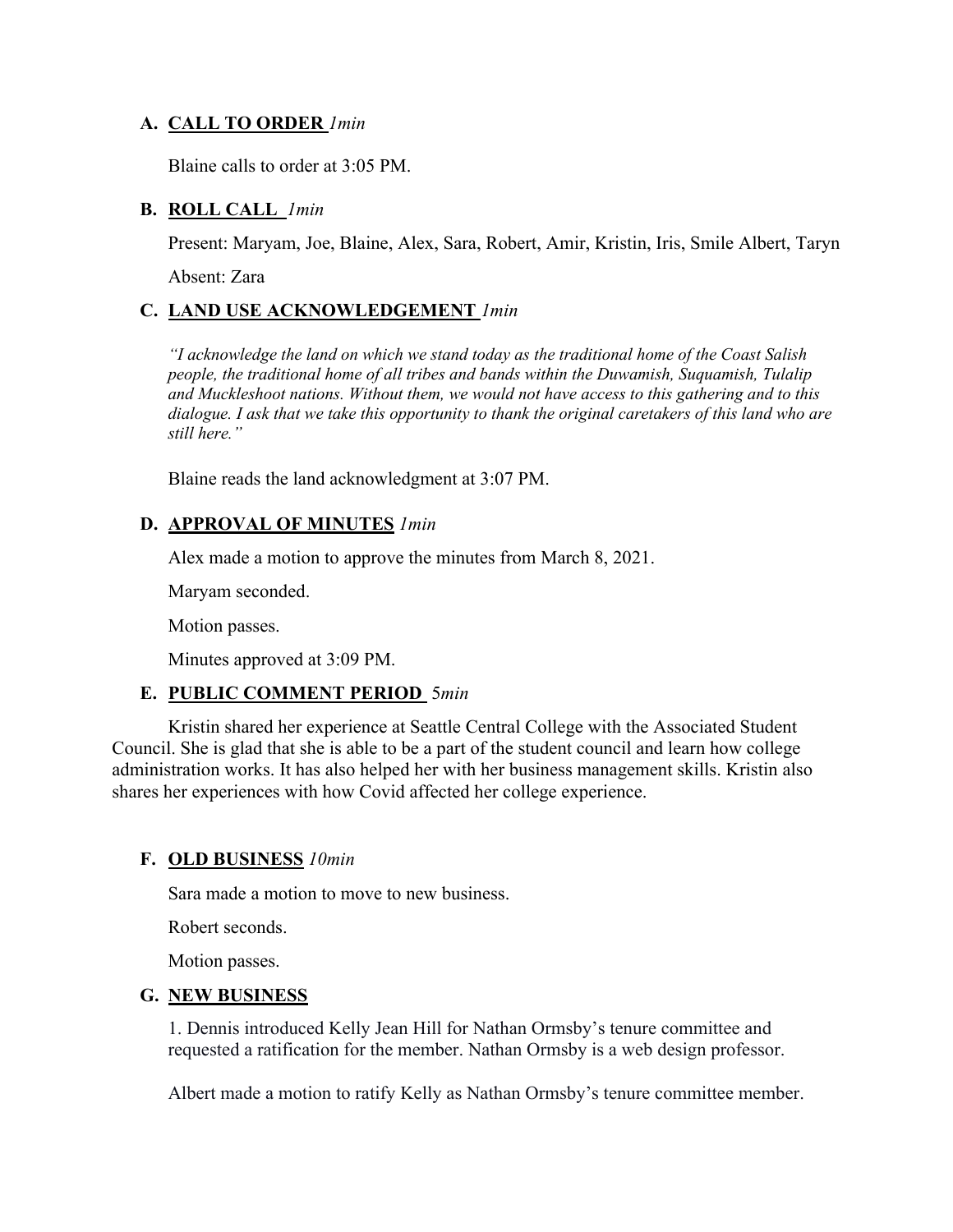Sara seconds. Motion passes.

2. Blaine presented and requested the ratification of the S&A budget allocations for 2021- 22 to the Associated Student Council with an explanation of what S&A fees are. Some questions that were asked before the ratification of the budget allocations were:

Robert asked about why the emergency funds had been cut to \$10,000.

The emergency funds has been reduced in order to be able to prioritize the salaries of the staff. The emergency funds director has also told our Executive of Finance that they would be able to get funds outside of S&A.

Sara asked about the multi-year budget allocations decrease of a \$100,000.

The multi-year decrease in budget allocations isn't a long-term thing. This is to ensure that the program will be able to achieve a balanced budget and long-term continuation of the program.

Robert made a motion to extend this agenda for 10 minutes. Alex seconds. Motion passes. Discussion until 3:47.

Robert asked why the M. Rosetta Hunter Art Gallery hasn't been reduced much when students aren't able to access it.

The art gallery's allocation is for the salary of the director, Ken Matsudaira.

Maryam asked if there were any changes made after the appeal.

- There were no changes after the appeals.

Alex asked if it would be possible to give the full requested amount to departments that have been using all of their funds over the previous years and decreasing the funds for departments that don't use all of their funds.

- If a department doesn't use all their funds by the end of the fiscal year, all remaining funds will be reverted to the ASC fund balance. These funds from the ASC fund balance could be used to purchase furniture, equipment, acquisition of real property, and to support one-time only projects. In order to request these funds, you need to submit a writing to both the ASC Executive of Finance and the Dean of Student Development.

Robert made a motion to extend the agenda for 10 more minutes. Maryam seconds. Motion passes. Discussion until 3:57.

Robert asked about the allocations for Phi Theta Kappa (PTK). Since they haven't used a lot of their budget in the previous year, couldn't that have been given to other departments.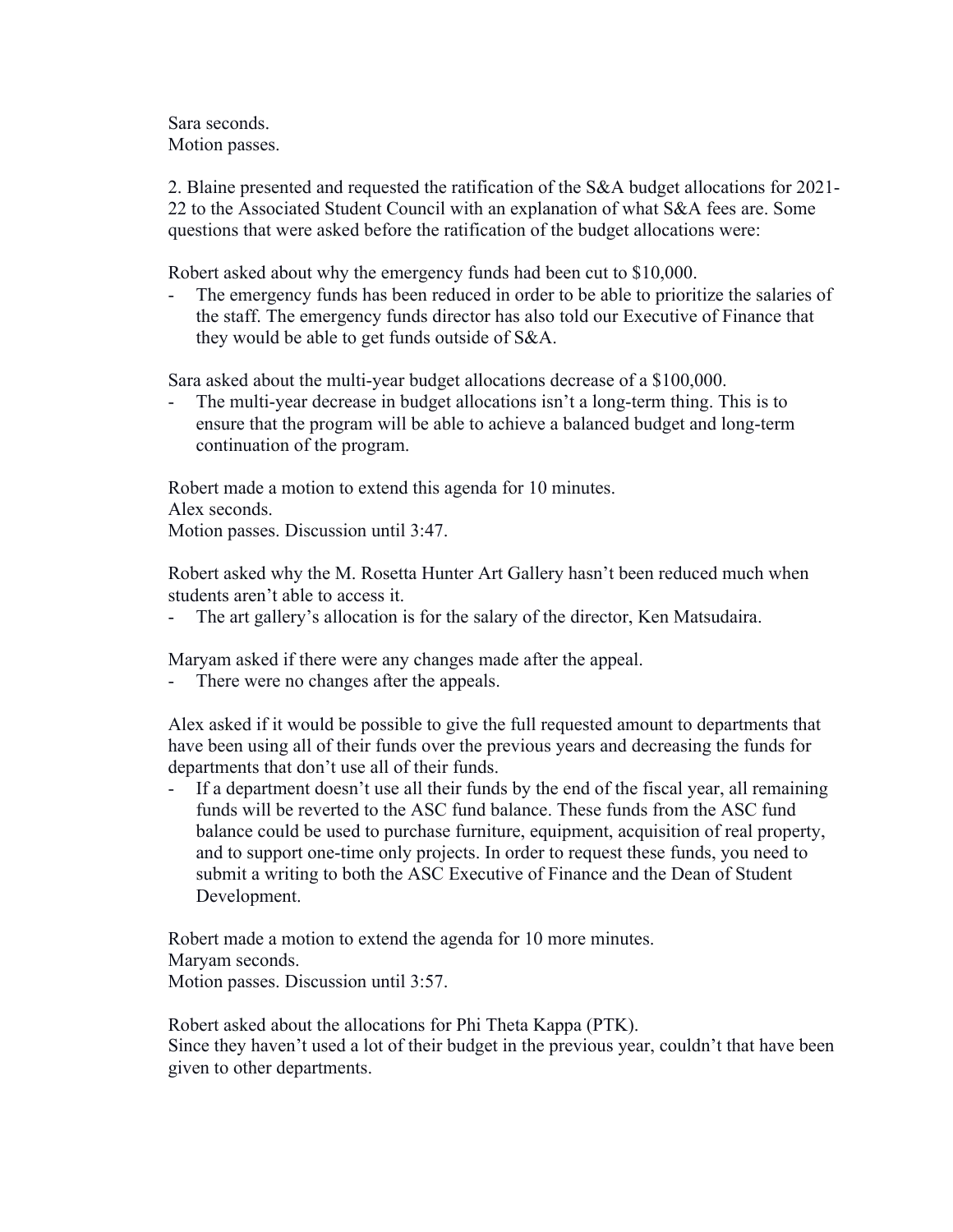- PTK wasn't able to use all their budget in the previous year due to the pandemic. Originally their budget was to be used for travel and conferences. Their budget allocation for 2021-22 doesn't include any funds for travel or conferences.

Robert made a motion to extend the agenda for 10 minutes. Maryam seconds. Motion passes. Discussion until 4:07.

Sara asked about S&A fee increase. If the process of increasing fees started now, what year will that be put into effect.

- The increase in S&A fee is to combat inflation. This projection will be decided by the business office.

Robert made a motion to extend the agenda for 15 minutes. Maryam seconds. Motion passes. Discussion until 4:21.

Maryam made a motion to ratify the S&A budget allocations for 2021-22. Sara seconds.

Sara, Joe, Alex, Taryn, Albert, Maryam voted yes. Robert voted no.

Motion passes. Budget allocations for 2021-22 has been ratified.

#### **H. COMMITTEE REPORTS** *10min*

- **1. Communications Committee** No new report.
- **2. Issues and Concerns Committee** No new report.

Robert made a motion to extend the meeting for 10 minutes. Sara seconds. Motion passes. Meeting extended until 4:30.

- **3. Services and Activities Fee Committee** The Services and Activities Fee Committee will be working on a presentation for the board and will make a formal recommendation to increase S&A fee.
- **4. Student Success Committee** The Student Success Committee will be holding a space for students or ASC members to come in and talk about concerns and future plans during their office hours on Friday. **5. Student Advocacy Committee**

The Student Advocacy Committee is planning a cosi talk for spring quarter about democracy vouchers.